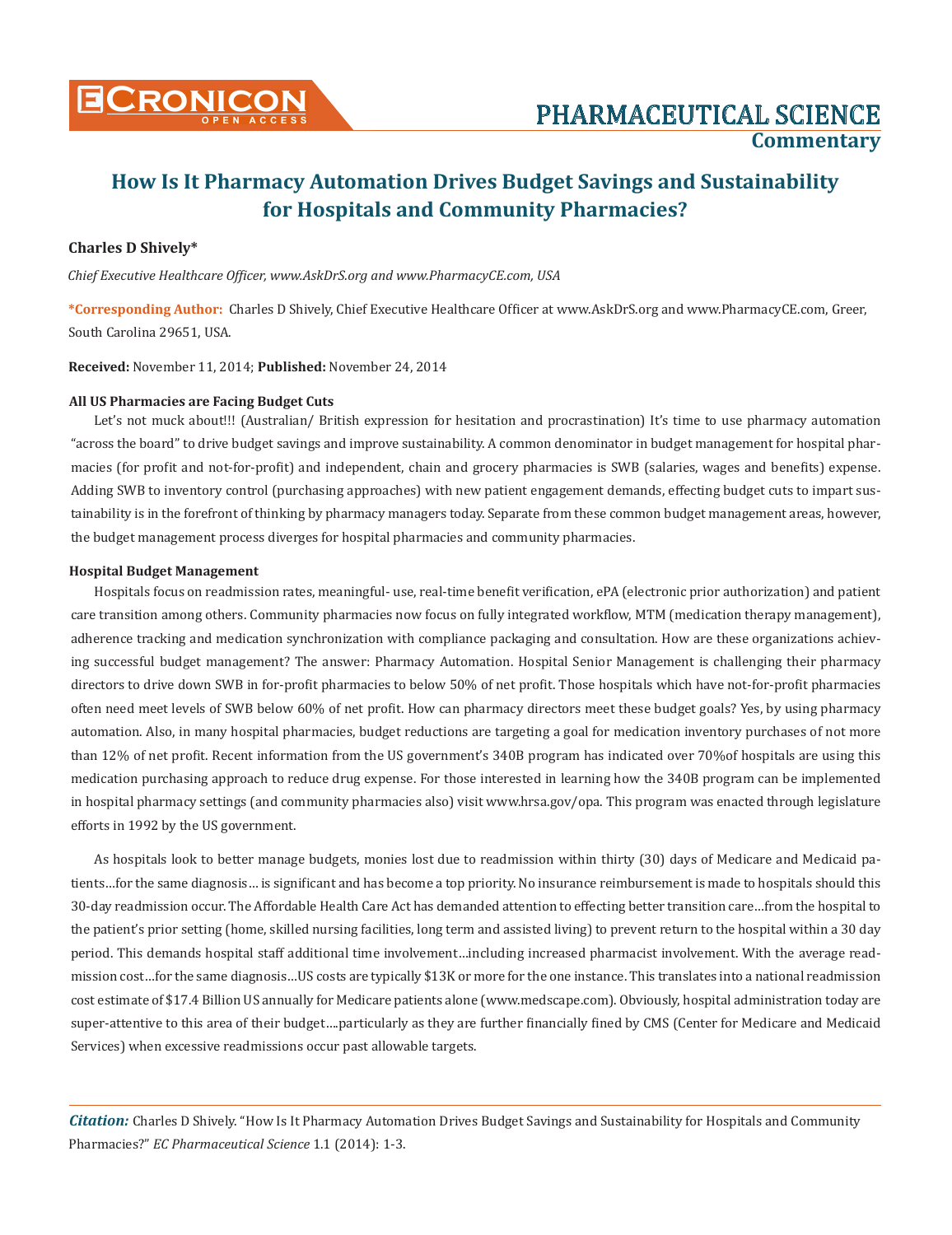## **How Is It Pharmacy Automation Drives Budget Savings and Sustainability for Hospitals and Community Pharmacies?**

2

Data just released (www.hcentive.com) summarizes the first six months of effort in this area through surveys of selected hospitals and their emergency room physicians…and it isn't positive. Disappointedly, the survey results show a 47% increase in the number of emergency room visits rather than the anticipated reduction as proposed by the Affordable Health Care Act and this increase is attributed to the mandated larger number of enrollees in Medicare and Medicaid (the Affordable Healthcare Act). A survey of all United States hospitals by CMS would appear to be necessary to validate this as a national trend. Humm..........

#### **Other Areas for Budget Reduction**

One effort many hospitals are now using…including their pharmacies…is real-time benefit verification and ePA (electronic prior authorization). Rather than paper billing "after the fact", without knowing the overall hospital budget impact, payment for services verification is completed prior to the service to better help hospitals anticipate their budget exposure for service. The implementation of electronic medical records…and patient portal access…has only increased budget expense with a payback of more than \$44K over 4 years for the organizations who became involved in 2011-2012. The value of electronic medical records, as required by the Affordable Health Care Act's "Meaningful Use" commitment had improved patient care coordination and communication between physicians, healthcare service providers and pharmacies. Budget expense to implement EMR (electronic medical records)…also with patient engagement targets for use…has been very impactful to hospital budgets. The \$44K "reward" for meaningful use involvement is as some say "a drop in the bucket".

#### **Automated Pharmacy Dispensing's Role**

Many hospital administrators have taken the advice of their pharmacy directors…based upon thorough evaluation of budget impactors…and implemented use of automated pharmacy counting or dispensing equipment solely because pharmacist overlap hours and early/late pharmacist and technician efforts have reduced SWB….while allowing extra time during the day for the patient care transition effort to reduce hospital readmissions.

#### **Community Pharmacies Budget Management**

 Budget management in the community pharmacy sector diverges from the efforts for hospitals. The major difference? Community pharmacies (particularly independent pharmacies) are focused on maximizing their profitability (net profit) through integrated workflow processes, prescription volume increase and products or services that improve their patient's healthcare. Hospital and their pharmacies look to maximize profitability through budget savings…prescription volume is already established…in contrast to most independent pharmacies which maximize workflow processes to create more time for patient engagement. How are these independent and other community pharmacies achieving successful budget management to increase profitability?

#### **Today's Challenges for Community Pharmacies**

Pharmacies are improving their net profit through pharmacy workflow evaluation and implementation of technologies which support reduction of previous approach duplicative efforts by either pharmacist or technician and the necessary time to complete many elements of the approval, dispensing and filling process. The ultra-challenge in many pharmacies is to reduce these time-demanding events which conflict with net profit opportunities...while improving patient engagement. What are these time-demanding events?

Any US pharmacist today will offer (past the traditional "counting by fives"), that the enhanced efforts for MTM (medication therapy management), medication adherence programs and tracking improvement to patient health (supporting the 5-star ratings now demanded by PBM's (pharmacy benefit management systems), medication synchronization (efforts to provide all medication for the patient once monthly) and in some cases compliance packaging/counseling, all add to the stress associated with the need for "more time".

*Citation:* Charles D Shively. "How Is It Pharmacy Automation Drives Budget Savings and Sustainability for Hospitals and Community Pharmacies?" *EC Pharmaceutical Science* 1.1 (2014): 1-3.